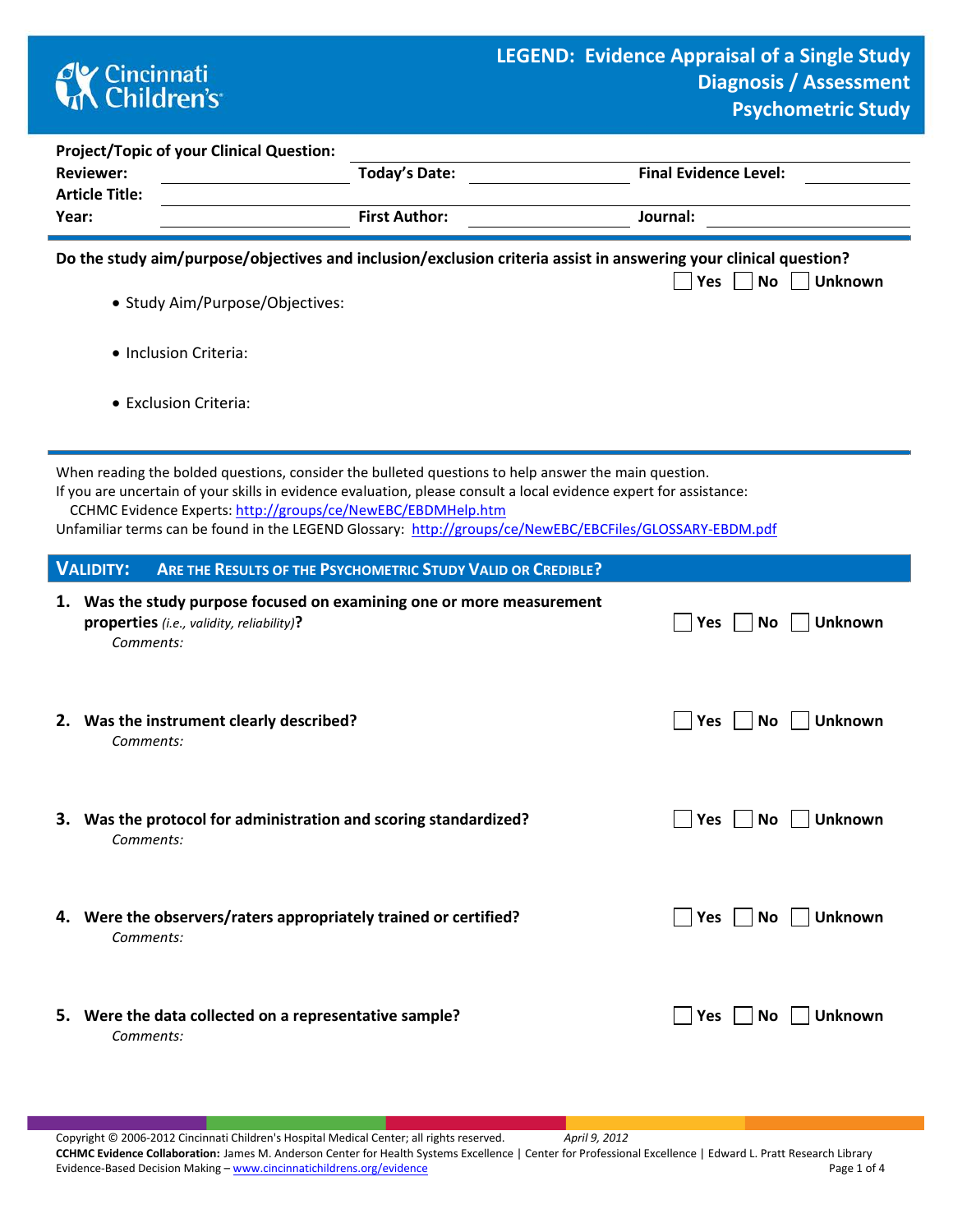|                                                                                                                                                                        | Cincinnati<br>Children's                                                                                                                                                                                                                                                                                                                                                                                                         | <b>LEGEND: Evidence Appraisal of a Single Study</b><br><b>Diagnosis / Assessment</b><br><b>Psychometric Study</b> |  |  |  |  |  |  |
|------------------------------------------------------------------------------------------------------------------------------------------------------------------------|----------------------------------------------------------------------------------------------------------------------------------------------------------------------------------------------------------------------------------------------------------------------------------------------------------------------------------------------------------------------------------------------------------------------------------|-------------------------------------------------------------------------------------------------------------------|--|--|--|--|--|--|
|                                                                                                                                                                        | 6. Was the sample size adequate?<br>Do authors discuss whether the sample size is adequate?<br>Comments:                                                                                                                                                                                                                                                                                                                         | <b>No</b><br><b>Unknown</b><br><b>Yes</b>                                                                         |  |  |  |  |  |  |
|                                                                                                                                                                        | 7. Did the instrument make intrinsic sense - face validity (expert opinion/consensus)?<br>Comments:                                                                                                                                                                                                                                                                                                                              | <b>Unknown</b><br>Yes<br>No                                                                                       |  |  |  |  |  |  |
|                                                                                                                                                                        | 8. Did the instrument sample the content/domain adequately?<br>Comments:                                                                                                                                                                                                                                                                                                                                                         | <b>Yes</b><br>No<br><b>Unknown</b>                                                                                |  |  |  |  |  |  |
|                                                                                                                                                                        | 9. Was there evidence of the test's construct validity (factor analysis)?<br>• Did the test discriminate between two groups (known-groups method)?<br>• Did the test values agree with values of a similar test or gold standard<br>(concurrent/convergent validity) or with a future outcome (predictive validity)?<br>If yes, then:<br>What was the strength of the correlation?<br>What were the confidence limits, if given? | Unknown<br>Yes<br>No                                                                                              |  |  |  |  |  |  |
|                                                                                                                                                                        | Comments:<br>10. Was there freedom from conflict of interest?<br>• Sponsor/Funding Agency or Investigators<br>Comments:                                                                                                                                                                                                                                                                                                          | Unknown<br><b>Yes</b><br>No.                                                                                      |  |  |  |  |  |  |
| <b>RELIABILITY:</b><br>ARE THE VALID STUDY RESULTS IMPORTANT?<br>ARE THE RESULTS OBTAINED WITH THESE MEASURES REPLICABLE? (TESTS, MEASURES, SCALES, INSTRUMENTS, ETC.) |                                                                                                                                                                                                                                                                                                                                                                                                                                  |                                                                                                                   |  |  |  |  |  |  |
|                                                                                                                                                                        | 11. What was the internal consistency (i.e., Cronbach's alpha)?<br>(Relevant where scales have multiple items that sum up to a total score)<br>Comments:                                                                                                                                                                                                                                                                         |                                                                                                                   |  |  |  |  |  |  |
|                                                                                                                                                                        | 12. Were appropriate statistical measures used to assess agreement between two or<br>more occasions using the same observer (i.e., intra-rater reliability)?<br>Comments:                                                                                                                                                                                                                                                        | <b>Unknown</b><br>Yes<br>No.                                                                                      |  |  |  |  |  |  |

Copyright © 2006-2012 Cincinnati Children's Hospital Medical Center; all rights reserved. *April 9, 2012* **CCHMC Evidence Collaboration:** James M. Anderson Center for Health Systems Excellence | Center for Professional Excellence | Edward L. Pratt Research Library Evidence-Based Decision Making - [www.cincinnatichildrens.org/evidence](http://www.cincinnatichildrens.org/service/j/anderson-center/evidence-based-care/legend/)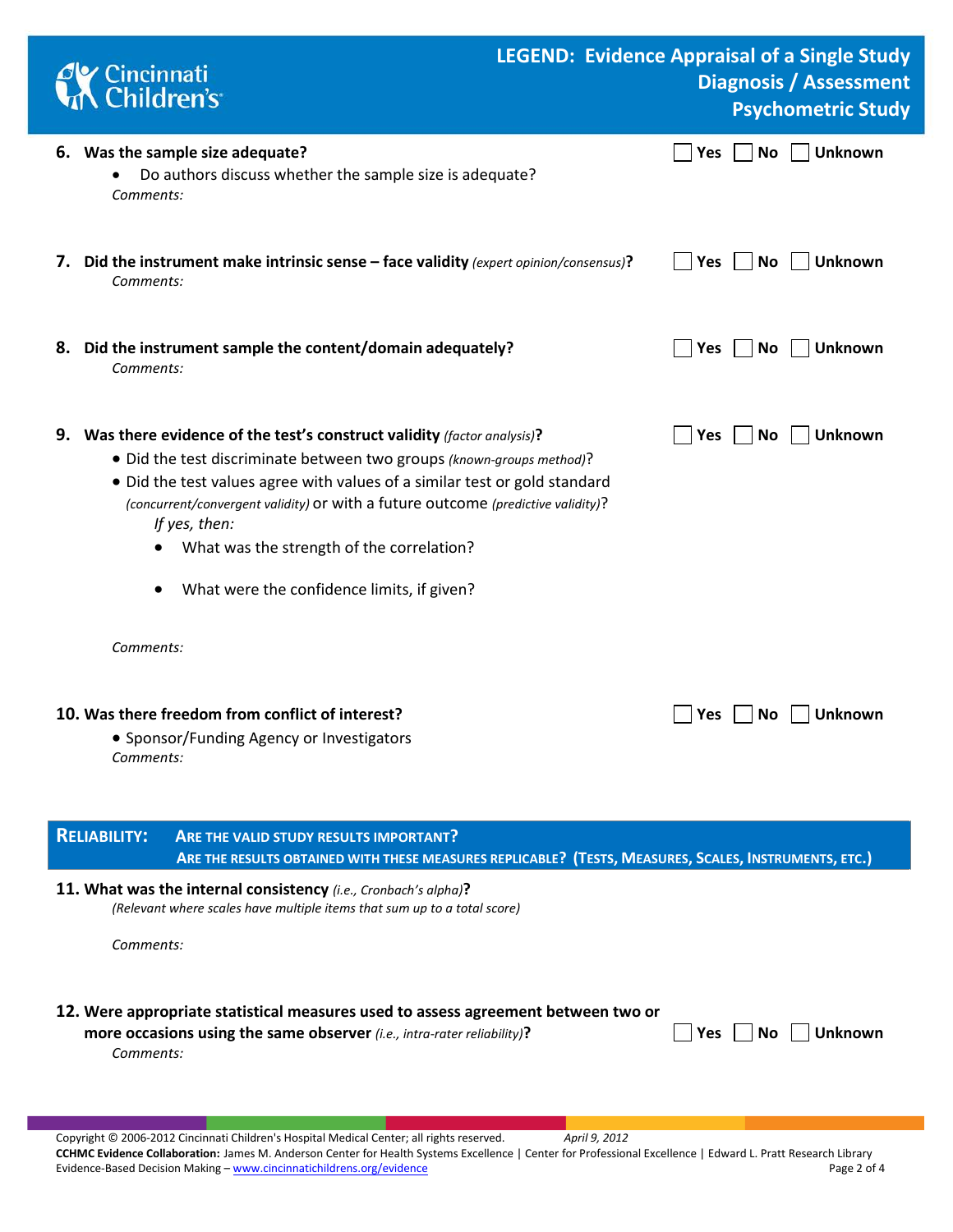| Cincinnati<br>KChildren's                                                                                                                                                                                                                                                                                                                                                                                                               | <b>LEGEND: Evidence Appraisal of a Single Study</b><br><b>Diagnosis / Assessment</b><br><b>Psychometric Study</b> |
|-----------------------------------------------------------------------------------------------------------------------------------------------------------------------------------------------------------------------------------------------------------------------------------------------------------------------------------------------------------------------------------------------------------------------------------------|-------------------------------------------------------------------------------------------------------------------|
| 13. Were appropriate statistical measures used to assess agreement between two or<br>more observers (i.e., inter-rater reliability)?<br>Comments:                                                                                                                                                                                                                                                                                       | <b>Unknown</b><br><b>No</b><br>Yes                                                                                |
| 14. Were appropriate statistical measures used to assess test-retest reliability $(i.e.,$<br>stability coefficient)?<br>• Was an appropriate test-retest interval used?<br>Comments:                                                                                                                                                                                                                                                    | Yes<br>No<br><b>Unknown</b>                                                                                       |
| 15. Did the instrument capture important change (e.g., clinical significance)?<br>Comments:                                                                                                                                                                                                                                                                                                                                             | <b>No</b><br><b>Unknown</b><br> Yes                                                                               |
| 16. Was there evidence of floor or ceiling effects?<br>Comments:                                                                                                                                                                                                                                                                                                                                                                        | <b>Unknown</b><br>Yes<br>No                                                                                       |
| <b>APPLICABILITY: CAN I APPLY THESE VALID, IMPORTANT STUDY RESULTS TO TREATING MY PATIENTS?</b>                                                                                                                                                                                                                                                                                                                                         |                                                                                                                   |
| 17. Can the results be applied to my population of interest?<br>• Is use of the instrument feasible in my care setting?<br>• Is the setting of the study applicable to my population of interest?<br>. Do the patient outcomes apply to my population or question of interest?<br>• Are the likely benefits worth the potential harm and costs?<br>• Were the patients in this study similar to my population of interest?<br>Comments: | <b>No</b><br><b>Unknown</b><br>Yes                                                                                |
| 18. Are my patient's and family's values and preferences satisfied by the use of the<br>diagnostic test?<br>Comments:                                                                                                                                                                                                                                                                                                                   | <b>Unknown</b><br>Yes<br>No.                                                                                      |
| 19. Would you include this study/article in development of a care recommendation?<br>Comments:                                                                                                                                                                                                                                                                                                                                          | <b>Unknown</b><br>$\vert$   Yes<br><b>No</b>                                                                      |

**ADDITIONAL COMMENTS OR CONCLUSIONS ("TAKE-HOME POINTS"):**